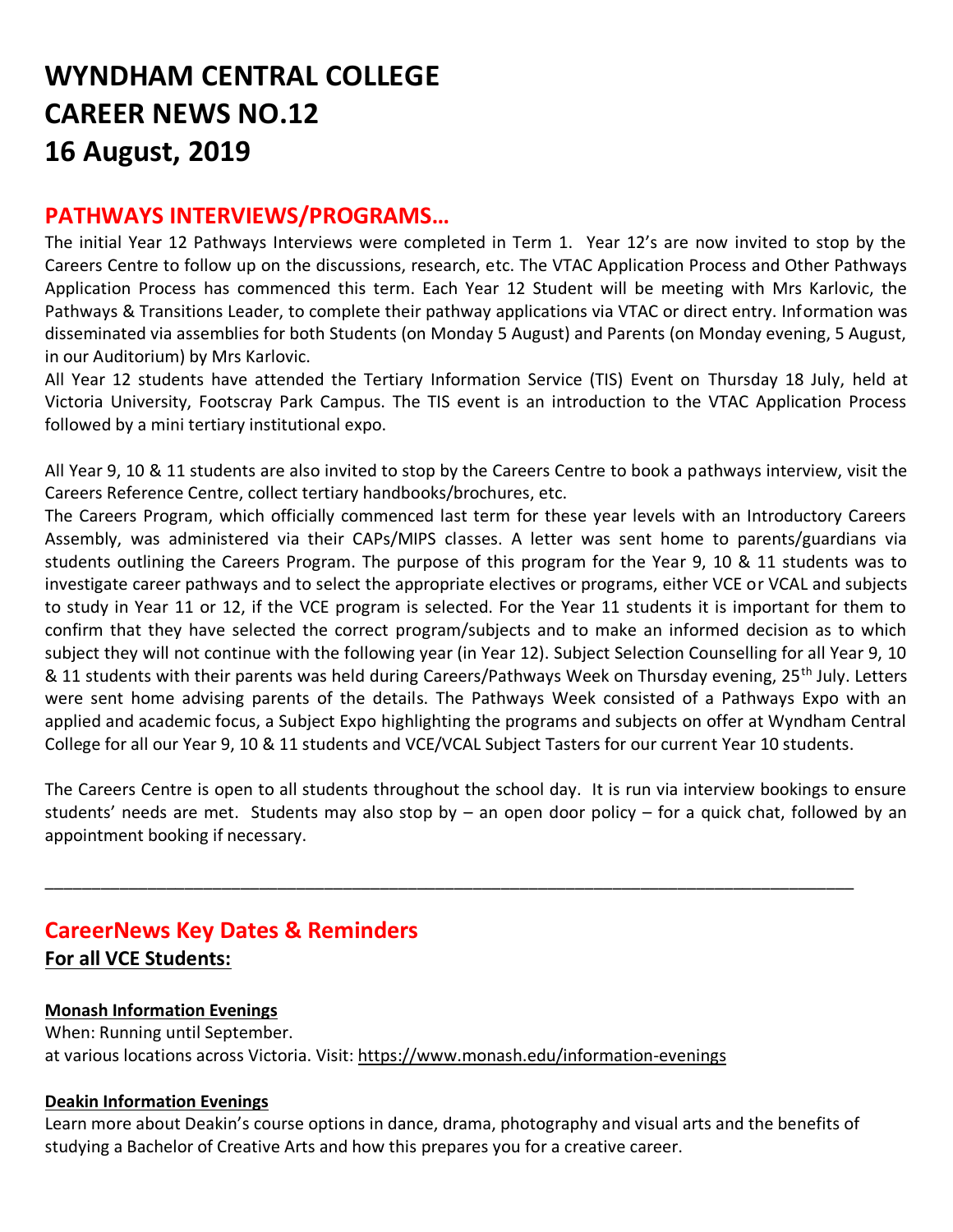Date: Thursday 19th September Time: 5:30 pm – 7:00 pm Where: Burwood Campus Cost: Free Register:<https://www.eventbrite.com.au/e/creative-arts-and-design-information-evening-tickets-60257504819>

#### **University of Melbourne**

You can meet University of Melbourne staff and students at remaining sessions at Bendigo, Ballarat, Warragul and Mildura in August and September, you can find out more and register here: <https://study.unimelb.edu.au/connect-with-us/events-for-future-students>

#### **Swinburne Advice Nights**

You can learn more about the preference process as well as Swinburne's offerings with their advice nights coming up in September:

#### **Wantirna Advice Night –**

When: Tuesay 17th September Time:  $4 \text{ pm} - 6 \text{ pm}$ To register – <https://www.swinburne.edu.au/choose/events/wantirna>

#### **Hawthorn Advice Night –**

When: Wednesday 18th September Time:  $4$ pm – 6 pm To register – <https://www.swinburne.edu.au/choose/events/hawthorn>

#### **Aviation Advice Night –**

Wednesday 18th September 6 pm – 8 pm To register – <https://www.swinburne.edu.au/choose/events/aviation>

#### **Important VTAC Deadlines – for 2020 Course Applications**

Applications: Are now open! Close – Monday 30th September at 5pm.

SEAS Applications Open - Monday 5th August at 9am. Close – October 11th at 5pm.

Scholarship Applications Open – August  $5<sup>th</sup>$  at 9am. Close – October  $11<sup>th</sup>$  at 5pm.

Change of Preferences Close – 14th December at 4pm for December 2019 offer. Close – 20 December 2019 at 4pm for 2020 offers.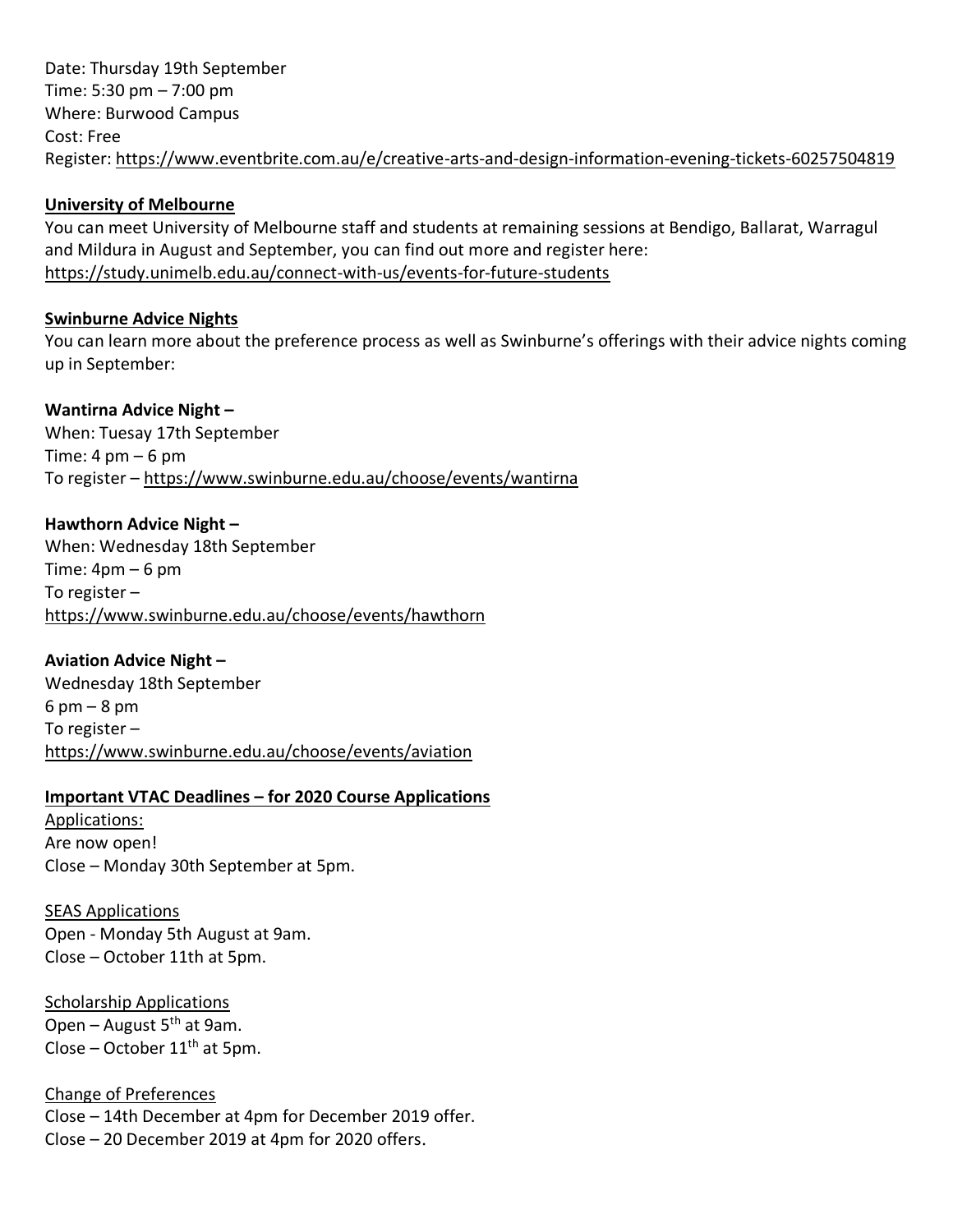# **News & Updates**

#### **Helpful tips for Year 12 Students**

Term 3 can be stressful for Year 12's with a lot happening simultaneously. SACs, exam preparation, ATAR anxiety, establishing course preferences and pathways, completing applications, attending open days and information sessions, all while managing other areas of your life! Rest assured, you are not alone and it is important to breathe, take a little time for yourself to help you rebalance and re-define your study plans and career pathway options.

Here are some helpful tips–

#### • **Stay calm and keep things in perspective**

Year 12 is an important year but it will not dictate the rest of your life and remember there is always more than one pathway into a course or career.

#### • **Keep organised**

Try to stick to your study schedule for your exams and assignments. If it's unrealistic, reconsider your time allocation for certain activities to relieve any stress.

Remember starting preparation early is key!

#### • **Take some time to research your post-school options**

Taking time to research and make plans for post-school life can provide a nice break from studies, while also helping you to stay motivated by reminding you of the bigger picture. This may include researching institutions and courses of interest, making travel plans for the holidays, organising things for your gap year and putting together course applications.

#### • **Ask for help when you need it**

If you are struggling with something  $-$  be it a certain topic in class or just school or study in general, it's a good idea to talk to someone early, before stress starts to build up. This could be as simple as seeking out your teacher before class or chatting to your parents about your study set-up at home. Assistance can also come from your careers counsellor, year-level coordinator, head of house or pastoral care coordinator, as well as academic advisers, former students and friends.

#### • **Diarise important dates**

Together with your exam dates and assessment deadlines, ensure you diarise the important VTAC and/or institution dates too! You **do not** want to miss crucial deadlines that may hinder all the hard work you have invested into your studies.

Good luck!

#### **What is the Special Entry Access Scheme (SEAS)?**

The Special Entry Access Scheme (SEAS) allows selection officers to grant special consideration for course entry. SEAS is designed to make sure institutions get a sense of your full potential and it enables them to consider the circumstances you have experienced and their impact upon your studies.

There are four categories in SEAS:

**Category 1:** Personal information and location. This category includes age, living or school location, underrepresentation of a gender in a course or field of study, recognition as an Indigenous Australian, recognition for being from a non-English speaking background and recognition for being the first in your family to attend tertiary study.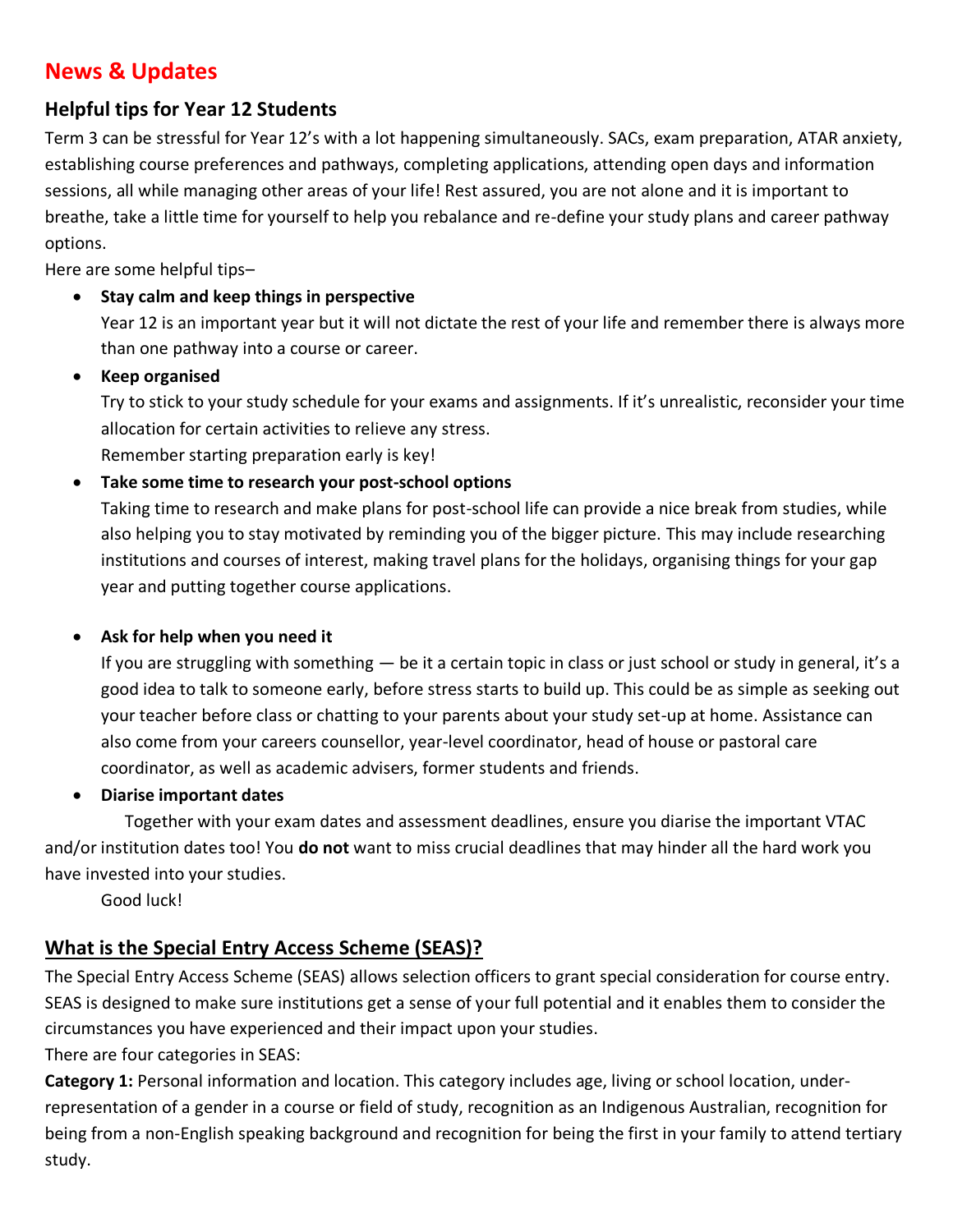**Category 2:** Disadvantaged financial background.

**Category 3:** Disability or medical condition.

**Category 4:** Difficult circumstances.

You can apply for all the categories that are relevant to your situation, so long as you apply to each category for a different reason.

Important to note: It is recommended that all students who register and apply for courses via VTAC complete at least category 1 as this may result in upward adjustments to your selection rank for one or more courses.

While most institutions participate in SEAS, there are still some institutions that run their own programs outside of the VTAC process.

To learn more about SEAS and your potential eligibility visit:<http://www.vtac.edu.au/who/seas.html#what>

# **CQ University Update**

#### **New Online Courses:**

#### **Bachelor of Criminology – 3 Years**

This degree is multidisciplinary education in the field of criminology. You will graduate with the skills and knowledge needed for a career as a criminologist along with the ability to provide objective research and advice at all levels of policy-making from an evaluation of extensive government crime control initiatives through to proposals for local community anti-violence programs.

# **Bachelor Degree (Honours) in Engineering (Honours) (Civil Design)/Diploma Building Design –**

#### **4.5 Years**

Become qualified for a career as a civil engineer skilled in high-level engineering design and building design.

## **Bachelor Degree (Honours) in Engineering (Honours)(Civil Construction)/Diploma Construction Management – 5 Years**

You will become a civil engineer with high-level engineering planning and design skills complemented by construction management skills including the financing, project scheduling and coordination of consultants and specialist contractors.

#### **Bachelor of Social Work – 4 Years**

Once graduated, you will have the opportunity to practice in a large number of human services; health, government administration, child protection, youth justice, prisons, disability, aged care and mental health.

# **Deakin University**

#### **Step on Campus Tours**

You can find out more about university life at Deakin, study areas and gain a feel for the campus you are considering from a tour guide or current Deakin student.

When: 25<sup>th</sup>, 28<sup>th</sup> of September, 2<sup>nd</sup> & 5<sup>th</sup> of October.

Where: All campuses.

Time: 10am, 12pm or 3pm.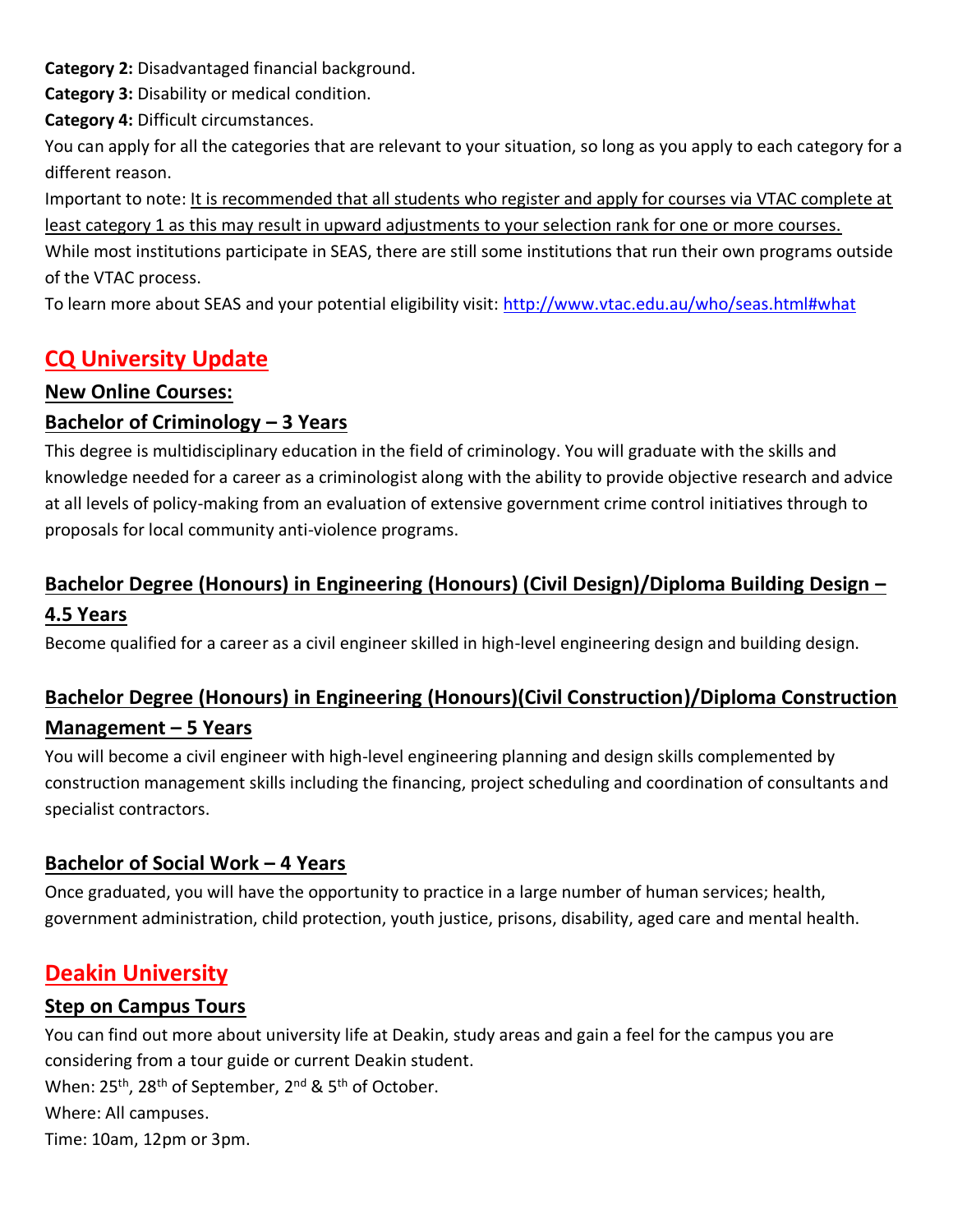# **Macleay College Update**

#### **New Diploma – Digital & Social Media Marketing**

Macleay College are now offering a new 8-month Diploma in Digital & Social Media Marketing at their City campus in Melbourne. The course helps build understanding of the development and management of social and digital media campaigns, as well as being able to evaluate campaign effectiveness and performance. The course also covers digital and social media advertising strategies, the key principles of marketing, creating solutions for marketing initiatives and understanding key performance indicators.

Students who successfully complete the course may progress to either the Bachelor of Advertising & Media or the Bachelor of Digital Media.

## **RMIT Update**

#### **Course Updates**

#### **Associate Degree in Aviation (Professional Pilots)**

Classes for this course are now being offered at both RMIT Point Cook and Bendigo facilities. Students who successfully complete the program will be eligible to apply for a CASA Commercial Pilots Licence plus either Command Instrument Rating (multi-engine) or Flight Instructor Rating (single engine).

You can find more information here:

[https://www.rmit.edu.au/study-with-us/levels-of-study/undergraduate-study/associate-degrees/associate](https://www.rmit.edu.au/study-with-us/levels-of-study/undergraduate-study/associate-degrees/associate-degree-in-aviation-professional-pilots-ad023)[degree-in-aviation-professional-pilots-ad023](https://www.rmit.edu.au/study-with-us/levels-of-study/undergraduate-study/associate-degrees/associate-degree-in-aviation-professional-pilots-ad023)

#### **Bachelor of Engineering (Honours)**

This new degree will allow entry with any maths including Further Mathematics, opening doors to many students that would otherwise miss out without the Math's Methods prerequisite. Students will have the opportunity to choose from a wide range of specialisation electives in their first year, giving them the information they need to choose the area they would like to focus on and continue from second year. Read more here:

[https://www.rmit.edu.au/study-with-us/levels-of-study/undergraduate-study/honours-degrees/bachelor-of](https://www.rmit.edu.au/study-with-us/levels-of-study/undergraduate-study/honours-degrees/bachelor-of-engineering-honours-bh126)[engineering-honours-bh126](https://www.rmit.edu.au/study-with-us/levels-of-study/undergraduate-study/honours-degrees/bachelor-of-engineering-honours-bh126)

#### **Bachelor of International Studies**

This degree will replace RMIT's Bachelor of Arts (International Studies) for students commencing in February 2020.

Within this course, students will be able to specialise in one of four streams – general international studies, development, global security or languages, as well as choose electives. Students will develop skills in international relations, diplomacy, business and humanitarian policy and have the opportunity to complete an internship in Australia or overseas.

For more information, visit:

[https://www.rmit.edu.au/study-with-us/levels-of-study/undergraduate-study/bachelor-degrees/bachelor-of](https://www.rmit.edu.au/study-with-us/levels-of-study/undergraduate-study/bachelor-degrees/bachelor-of-international-studies-bp332#admissions)[international-studies-bp332#admissions](https://www.rmit.edu.au/study-with-us/levels-of-study/undergraduate-study/bachelor-degrees/bachelor-of-international-studies-bp332#admissions)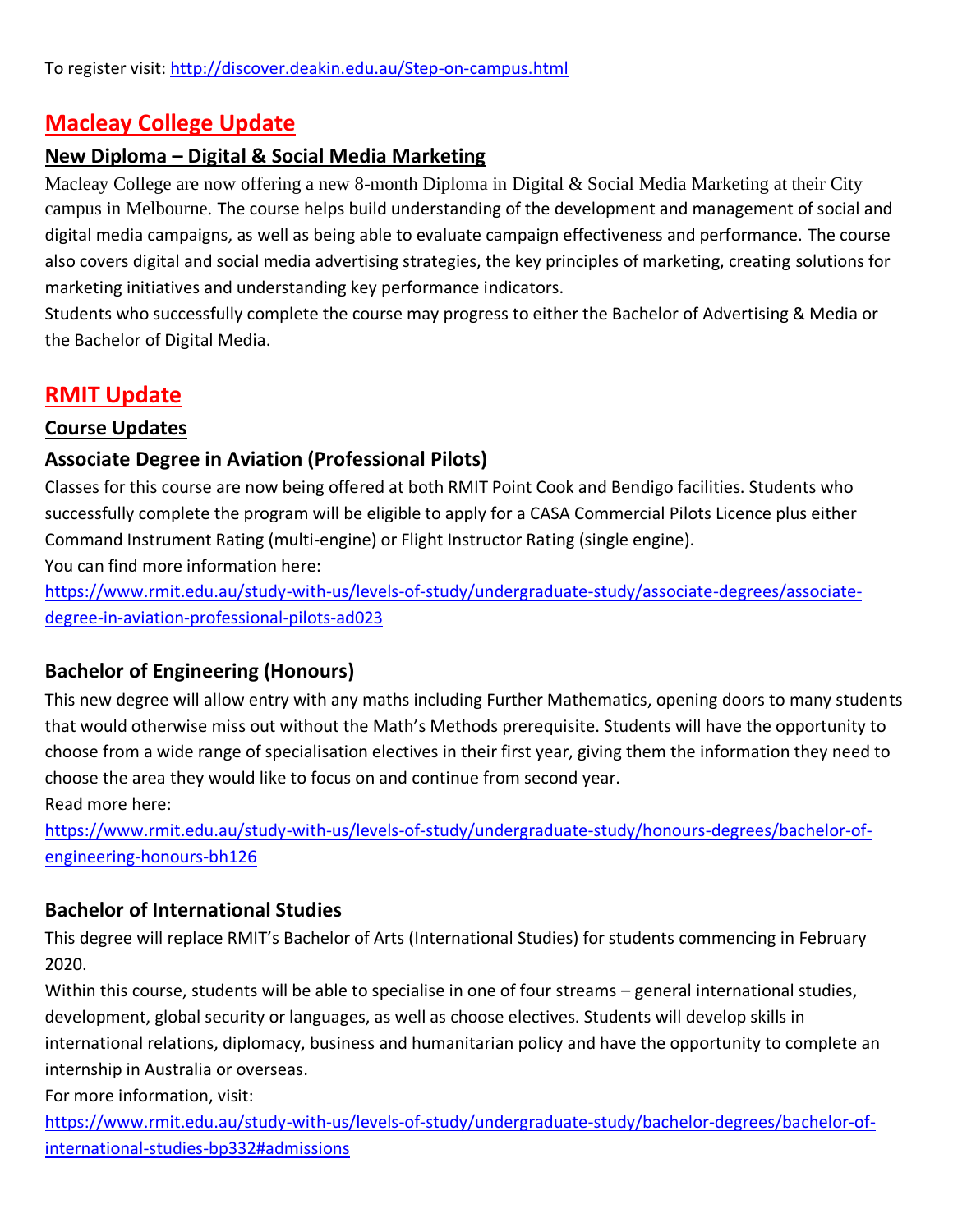#### **Bachelor of Space Science**

RMIT will launch the Bachelor of Space Science for the February 2020 intake.

This degree encompasses RMIT's strong space industry and space agency partnerships with government and industry, including connections with Boeing, the Department of Defence and NASA. Read more here:

[https://www.rmit.edu.au/study-with-us/levels-of-study/undergraduate-study/bachelor-degrees/bachelor-of](https://www.rmit.edu.au/study-with-us/levels-of-study/undergraduate-study/bachelor-degrees/bachelor-of-space-science-bp330)[space-science-bp330](https://www.rmit.edu.au/study-with-us/levels-of-study/undergraduate-study/bachelor-degrees/bachelor-of-space-science-bp330)

#### **Are you interested in Nanotechnology, Chemistry and Physics?**

RMIT offer a 4 year double degree in Nanotechnology and Appplied Sciences which as a graduate, you will have opportunities to investigate and create materials at the nanoscale in order to manufacture more efficient devices, medicines and materials.

You can read more about this course here:

https://delta.vtac.edu.au/CourseSearch/searchguide.htm?courseCode=3200332111

# **Remaining Open Days 2019**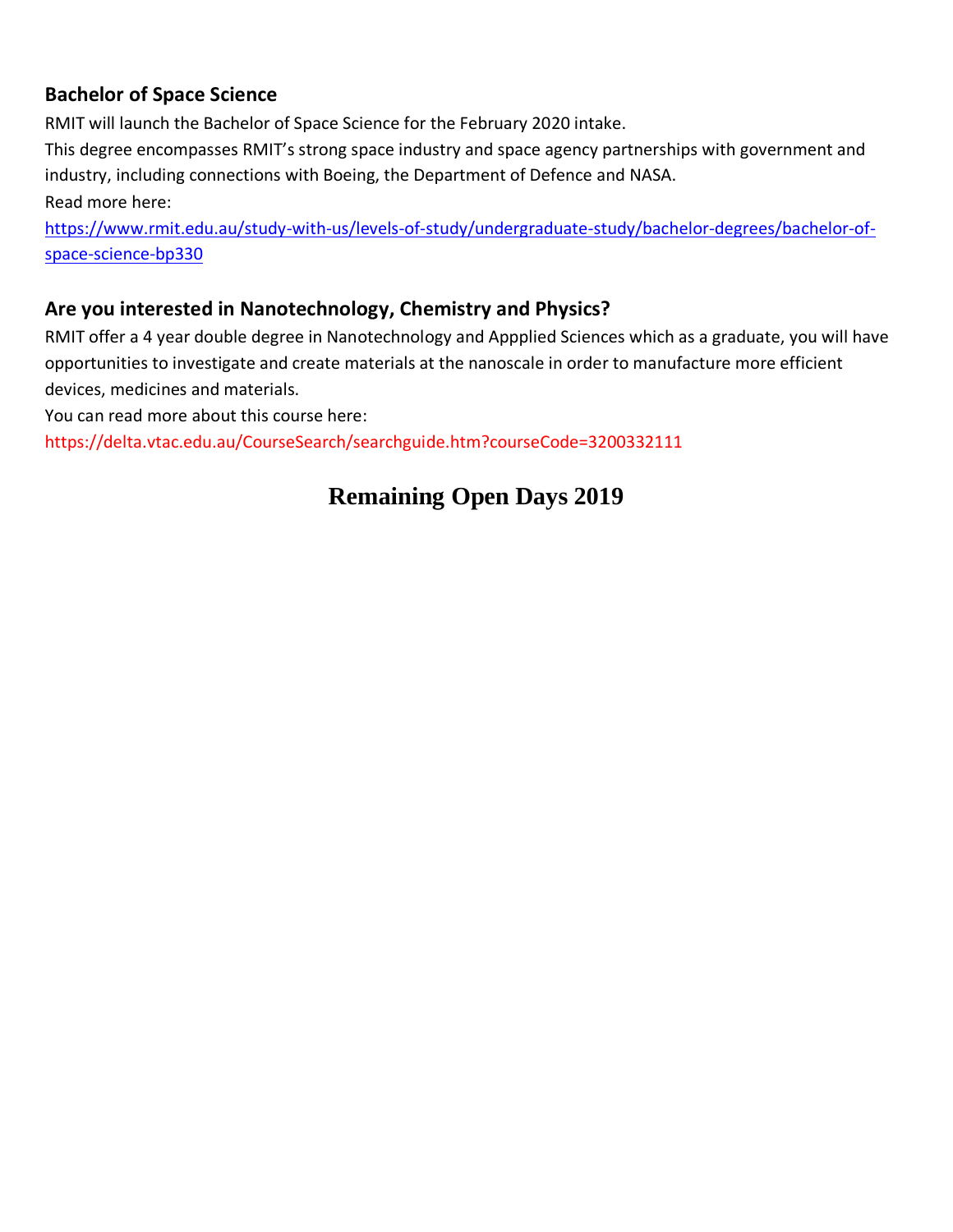

No. 12: 16 August 2019

| <b>INSTITUTION</b>                                  | <b>DATE</b>              | <b>TIME</b>  | <b>CONTACT DETAILS</b>                             |
|-----------------------------------------------------|--------------------------|--------------|----------------------------------------------------|
| <b>Australian Catholic University</b>               |                          |              | 1300 ASK ACU                                       |
| <b>Ballarat Campus</b>                              | Sun 25 Aug               | $10am - 2pm$ | Email: https://www.acu.edu.au/student-             |
|                                                     |                          |              | life/experience-uni-before-you-                    |
|                                                     |                          |              | start/open-day                                     |
| <b>Box Hill Institute of TAFE</b>                   |                          |              | 1300 269 445                                       |
| <b>Box Hill Campus</b>                              | Sun 25 Aug               | $10am - 3pm$ | www.boxhill.edu.au/openday                         |
| Lilydale Campus                                     | Sun 15 Sep               | $10am - 3pm$ |                                                    |
| <b>Chisholm Institute</b>                           |                          |              | 1300 244 746                                       |
| Dandenong                                           | Mon 16 Dec               | 5pm - 7pm    | https://www.chisholm.edu.au/open                   |
| <b>Deakin College</b>                               |                          |              |                                                    |
| Geelong Campus (Waurn Ponds & Waterfront)           | Sun 18 Aug               | $9am - 3pm$  | 1800 334 733                                       |
| Melbourne (Burwood) Campus                          | Sun 25 Aug               | $9am - 3pm$  | http://openday.deakin.edu.au/                      |
| <b>Deakin University</b>                            |                          |              |                                                    |
| Geelong Campus (Waurn Ponds & Waterfront)           | Sun 18 Aug               | $9am - 3pm$  |                                                    |
| Melbourne Burwood                                   | Sun 25 Aug               | $9am - 3pm$  |                                                    |
|                                                     |                          |              |                                                    |
| <b>Federation University of Australia</b>           |                          |              | 1800 333 864                                       |
|                                                     |                          |              | https://federation.edu.au/openday                  |
| <b>JMC Academy</b>                                  | Sat 24 Aug               |              | 1300 410 311                                       |
|                                                     |                          |              | https://www.jmcacademy.edu.au/events/open<br>-days |
| La Trobe University                                 |                          |              | https://www.latrobe.edu.au/openday                 |
| Albury-Wodonga                                      | Sun 18 Aug               | 10am - 2pm   |                                                    |
| <b>Bendigo Campus</b>                               | Sun 25 Aug               | 10am - 3pm   |                                                    |
| <b>Melbourne Polytechnic</b>                        |                          |              | 9269 1200                                          |
| <b>Preston Campus</b>                               | Sun 18 Aug               | $10am - 3pm$ | https://www.melbournepolytechnic.edu.au/op         |
|                                                     |                          |              | en-day                                             |
| MIT (Melbourne Institute of Technology)             | Sat 17 <sup>th</sup> Aug | $10am - 2pm$ | http://mit.edu.au/open-day                         |
| <b>Monash University</b>                            |                          |              | 1800 666 274                                       |
| Parkville Campus                                    | Sun 18 Aug               | $10am - 3pm$ | https://www.monash.edu/open-day                    |
|                                                     |                          |              |                                                    |
| <b>RMIT (Flight Training Open Day - Point Cook)</b> | Sun 25 <sup>th</sup> Aug | $10am - 4pm$ | https://www.eventbrite.com.au/e/rmit-flight-       |
|                                                     |                          |              | training-open-day-2019-tickets-64583663476         |
| <b>University of Melbourne</b>                      |                          |              | 1800 801 662                                       |
| Parkville                                           | Sun 18 Aug               | $10am - 4pm$ | https://openday.unimelb.edu.au/                    |
| Dookie                                              | Sun 22 Sep               | $10am - 4pm$ |                                                    |
| Werribee                                            | Sun 20 Oct               | $10am - 4pm$ |                                                    |
| <b>Victoria University</b>                          |                          |              | 1300 171 755 https://openday.vu.edu.au/            |
| <b>Collarts</b>                                     | Sat 31 <sup>st</sup> Aug | $10am - 3pm$ | https://www.collarts.edu.au/open-day               |
|                                                     |                          |              |                                                    |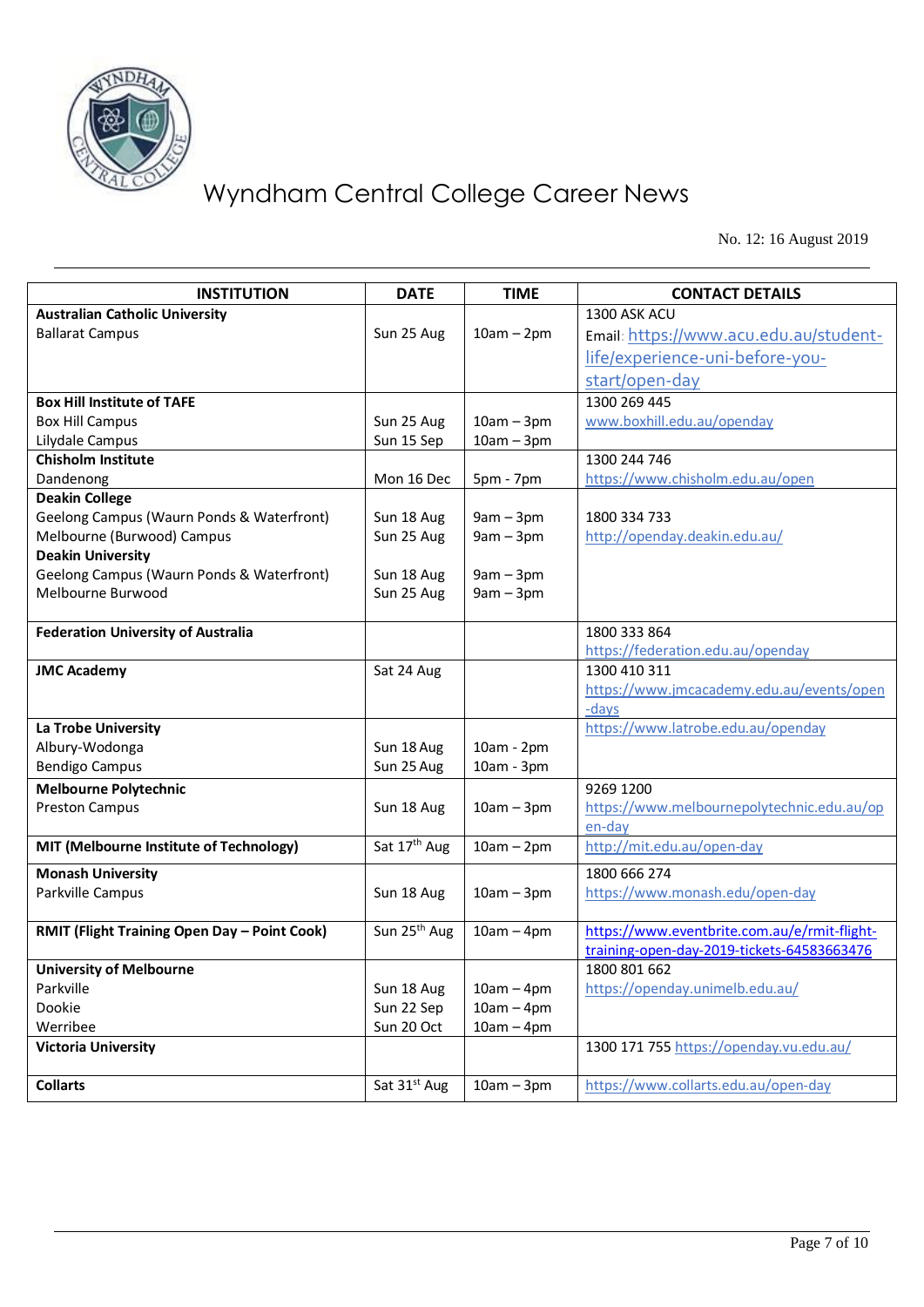

No. 12: 16 August 2019

### **Career Focus: Human Resources Manager**

Human Resources (HR) Manager's (also known as Human Resource Officer's) provide administration services for the recruitment and employment of staff. In small organisations, HR Managers are usually responsible for all staffing matters. In large organisations they may specialise in a particular area such as recruitment, wages and entitlements or staff training. Their salary range can vary depending on the size of the organisation. Importantly, HR Managers are projected to see a 12.5% increase in employment growth in the next 5 years\*.

HR Managers:

- determine staffing numbers, skills and needs to meet the organisation's objectives
- analyse the skills and qualities required for each particular job and develop job descriptions and duty statements
- advertise staff vacancies, assess applications, interview applicants, administer selection tests, prepare reports and make recommendations to management about staff appointments
- maintain the personal records of employees on matters such as wages, superannuation, leave and training, and prepare associated management reports
- arrange and conduct staff training
- use a number of management information systems to record, maintain, plan and manage the organisation's human resources
- provide advice and information to management and employees on human resource policies and procedures, including equal opportunity, anti-discrimination and occupational health and safety programs
- assist employees with work matters, career development, personal problems and industrial matters
- organise employee welfare services such as health and wellbeing programs, first aid and fire warden training, superannuation and social activities
- take part in enterprise bargaining talks where employees, management and unions discuss the development of specific work arrangements and conditions (pay and hours of work, for example)
- help implement organisational changes (such as those following from industrial relations legislation, revised job classification structures or technological changes)
- take part in strategic management.

To work as a HR Manager, it is beneficial to:

- be a good planner, organised, analytical and effective decision-making skills
- have good oral and written communication skills
- be tactful and discrete when dealing with people and confidential information.

There are a few options to become qualified as a HR Manager:

• A VET qualification; TAFE Certificate IV or diploma. The 'Australian Human Resources Institute' and the 'Recruitment and Consulting Services Association' (RCSA) also offer short courses and VET qualifications in human resources.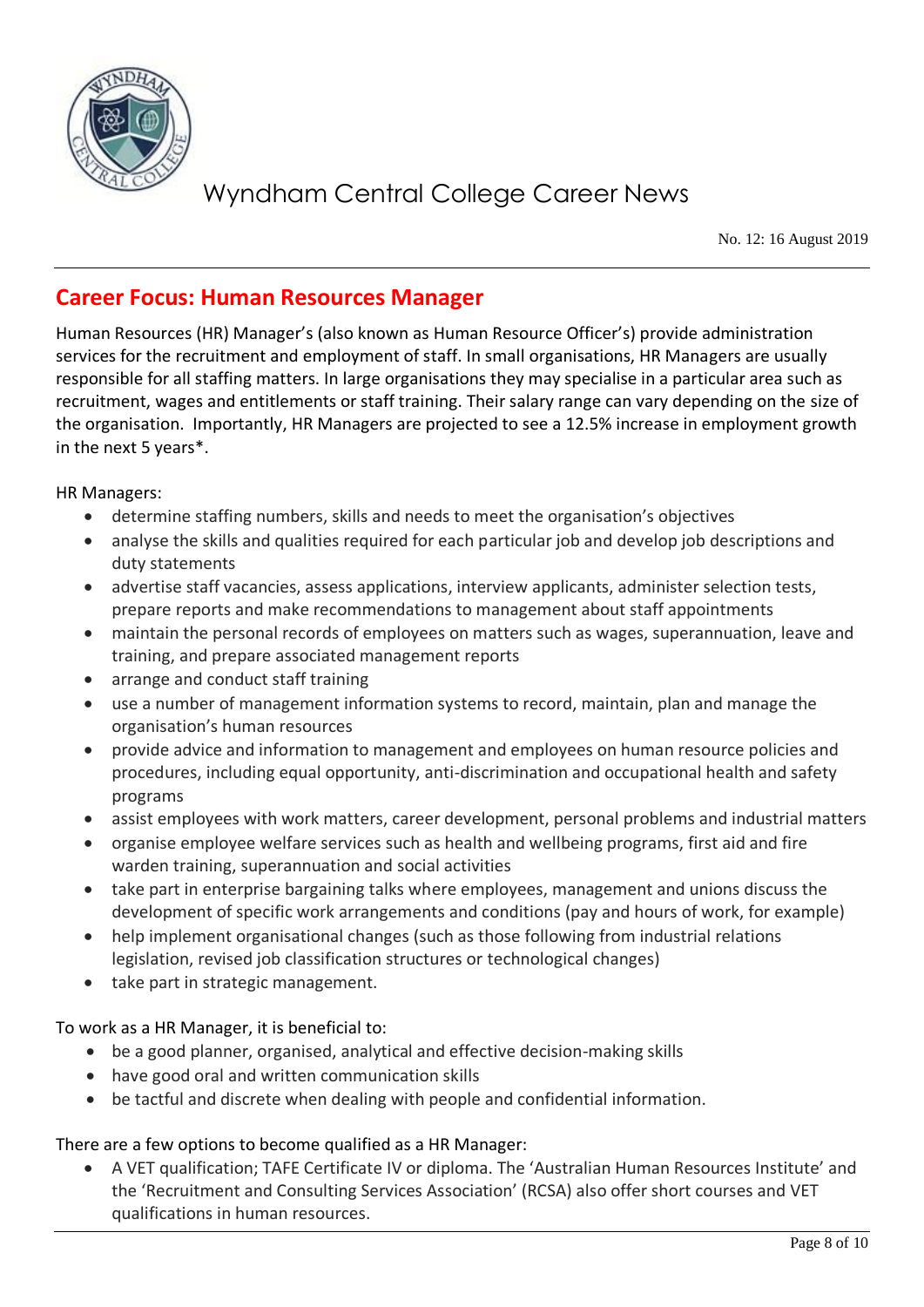

No. 12: 16 August 2019

- A traineeship entry requirements may vary, but employers generally require completion of Year 10.
- Completing a degree in HR Management, or Business/Commerce with a major in HR Management. To gain entry into these courses you usually need to have completed your VCE with prerequisite subjects in one or more of English and mathematics however universities have different prerequisites and some have flexible entry requirements or offer external study. (Please note: A degree in a related area such as industrial relations, psychology management or economics may also be useful in gaining employment).

HR Managers are employed by both small and large organisations in industries such as banks, insurance companies, hospitals, manufacturing firms, airline and shipping companies and large retail stores. They are also employed by federal and state or territory government departments.

Some people establish their own businesses as human resource consultants or find employment with HR firms that offer outsourced human resource functions to clients.